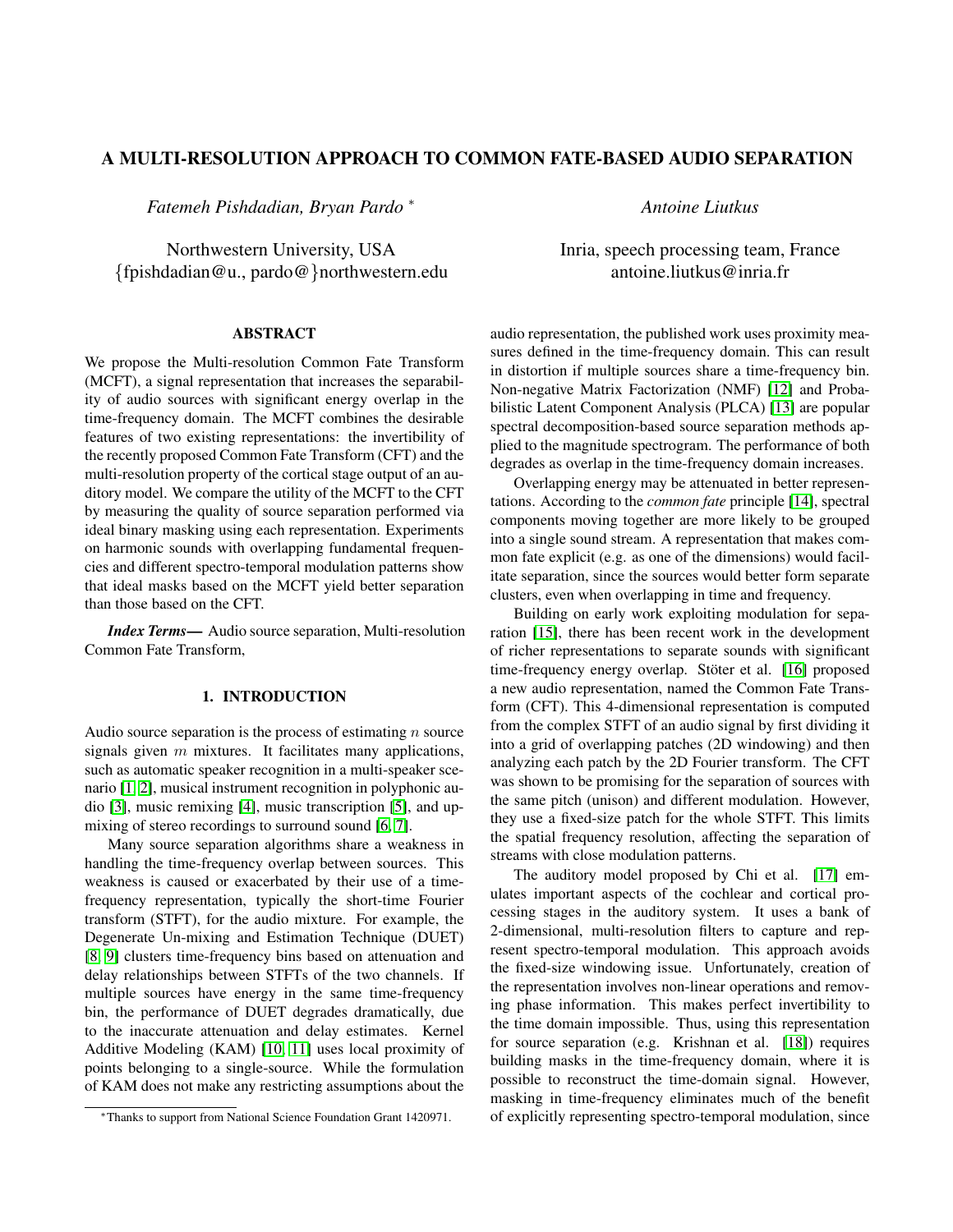time-frequency overlap between sources remains a problem.

Here, we propose the *Multi-resolution Common Fate Transform* (MCFT), which combines the invertibility of the CFT with the multi-resolution property of Chi's auditorymodel output. We compare the efficacy of the CFT and the MCFT for source separation on mixtures with considerable time-frequency-domain overlap (e.g. unison mixtures of music instruments with different modulation patterns).

## 2. PROPOSED REPRESENTATION

We now give brief overviews of the Common Fate Transform [\[16\]](#page-4-15) and Chi's auditory model [\[17\]](#page-4-16). We then propose the *Multi-resolution Common Fate Transform* (MCFT), which combines the invertibility of the CFT with the multiresolution property of Chi's auditory-model output.

# 2.1. Common Fate Transform

Let  $x(t)$  denote a single channel time-domain audio signal and  $X(\omega, \tau) = |X(\omega, \tau)|e^{j\angle X(\omega, \tau)}$  its complex timefrequency-domain representation. Here,  $\omega$  is frequency,  $\tau$ time-frame, |.| is the magnitude operator, and  $\angle$ (.) is the phase operator. In the original version of CFT [\[16\]](#page-4-15),  $X(\omega, \tau)$ is assumed to be the STFT of a signal, computed by windowing the time-domain signal and taking the discrete Fourier transform of each frame.

In the following step, a tensor is formed by 2D windowing of  $X(\omega, \tau)$  with overlapping patches of size  $L_{\omega} \times L_{\tau}$  and computing the 2D Fourier transform of each patch. Patches are overlapped along both frequency and time axes. To keep the terminology consistent with the auditory model (see Section [2.2\)](#page-1-0), the 2D Fourier transform domain will be referred to as the *scale-rate* domain throughout this paper. We denote the 4-dimensional output representation of CFT by  $Y(s, r, \Omega, T)$ , where  $(s, r)$  denotes the scale-rate coordinate pair and  $(\Omega, T)$ gives the patch centers along the frequency and time axes. As mentioned earlier, the choice of patch dimensions has a direct impact on the separation results. Unfortunately, no general guideline for choosing the patch size was proposed in [\[16\]](#page-4-15).

All processes involved in the computation of CFT are perfectly invertible. The single-sided complex STFT,  $X(\omega, \tau)$ , can be reconstructed from  $Y(s, r, \Omega, T)$  by taking the 2D inverse Fourier transform of all patches and then performing 2D overlap and add of the results. The time-signal,  $x(t)$ , can then be reconstructed by performing 1D inverse Fourier transform of each frame followed by 1D overlap and add.

#### <span id="page-1-0"></span>2.2. The Auditory Model

The computational model of early and central stages of the auditory system proposed in Chi et al. [\[17\]](#page-4-16) (see also [\[19\]](#page-4-18)) yields a multi-resolution representation of spectro-temporal features that are important in sound perception. The first stage of the model, emulating the cochlear filter-bank, performs spectral analysis on the input time-domain audio signal. The analysis filter-bank includes 128 overlapping constant-Q bandpass filters. The center frequencies of the filters are logarithmically distributed, covering approximately 5.3 octaves. To replicate the effect of processes that take place between the inner ear and midbrain, more operations including high-pass filtering, nonlinear compression, half-wave rectification, and integration are performed on the output of the filter bank. The output of the cochlear stage, termed *auditory spectrogram*, is approximately  $|X(\omega, \tau)|$ , with a logarithmic frequency scale.

The cortical stage of the model emulates the way the primary auditory cortex extracts spectro-temporal modulation patterns from the auditory spectrogram. Modulation parameters are estimated via a bank of 2D bandpass filters, each tuned to a particular modulation pattern. The 2-dimensional (time-frequency-domain) impulse response of each filter is termed the Spectro-Temporal Receptive Field (STRF). An STRF is characterized by its spectral *scale* (broad or narrow), its temporal *rate* (slow or fast), and its moving direction in the time-frequency plane (upward or downward). *Scale* and *rate*, measured respectively in cycles per octave and Hz, are the two additional dimensions (besides time and frequency) in this 4-dimensional representation.

We denote an STRF that is tuned to the scale-rate parameter pair  $(S, R)$  by  $h(\omega, \tau; S, R)$ . Its 2D Fourier transform is denoted by  $H(s, r; S, R)$ , where  $(s, r)$  indicates the scalerate coordinate pair and  $(S, R)$  determines the center of the 2D filter. STRFs are not separable functions of frequency and time  $1$ . However, they can be modeled as quadrant separable, meaning that their 2D Fourier transforms are separable functions of scale and rate in each quadrant of the transform space. The first step in obtaining the filter impulse response (STRF) is to define the spectral and temporal seed functions. The spectral seed function is modeled as a Gabor-like filter

<span id="page-1-2"></span>
$$
f(\omega; S) = S(1 - 2(\pi S\omega)^{2})e^{-(\pi S\omega)^{2}},
$$
 (1)

and temporal seed function as a gammatone filter.

<span id="page-1-3"></span>
$$
g(\tau;R) = R(R\tau)^2 e^{-\beta R\tau} \sin(2\pi R\tau)
$$
 (2)

Equations [\(1\)](#page-1-2) and [\(2\)](#page-1-3) demonstrate that filter centers in the scale-rate domain,  $S$  and  $R$ , are in fact the dilation factors of the Gabor-like and gammatone filters in the time-frequency domain. The time constant of the exponential term,  $\beta$ , determines the dropping rate of the temporal envelop. Note that the product of  $f$  and  $q$  can only model the spectral width and temporal velocity of the filter, but it does not present any upor down-ward moving direction (due to the inseparability of STRFs in the time-frequency domain). Thus, in the next step, the value of  $H$  over all quadrants is obtained as the product of the 1D Fourier transform  $FT_{1D}$  of the seed functions, i.e.

$$
H(s,r;S,R) = F(s;S) \cdot G(r;R),\tag{3}
$$

<span id="page-1-1"></span> ${}^{1}h(\omega, \tau)$  is called a separable function of  $\omega$  and  $\tau$  if it can be stated as  $h(\omega, \tau) = f(\omega) \cdot g(\tau).$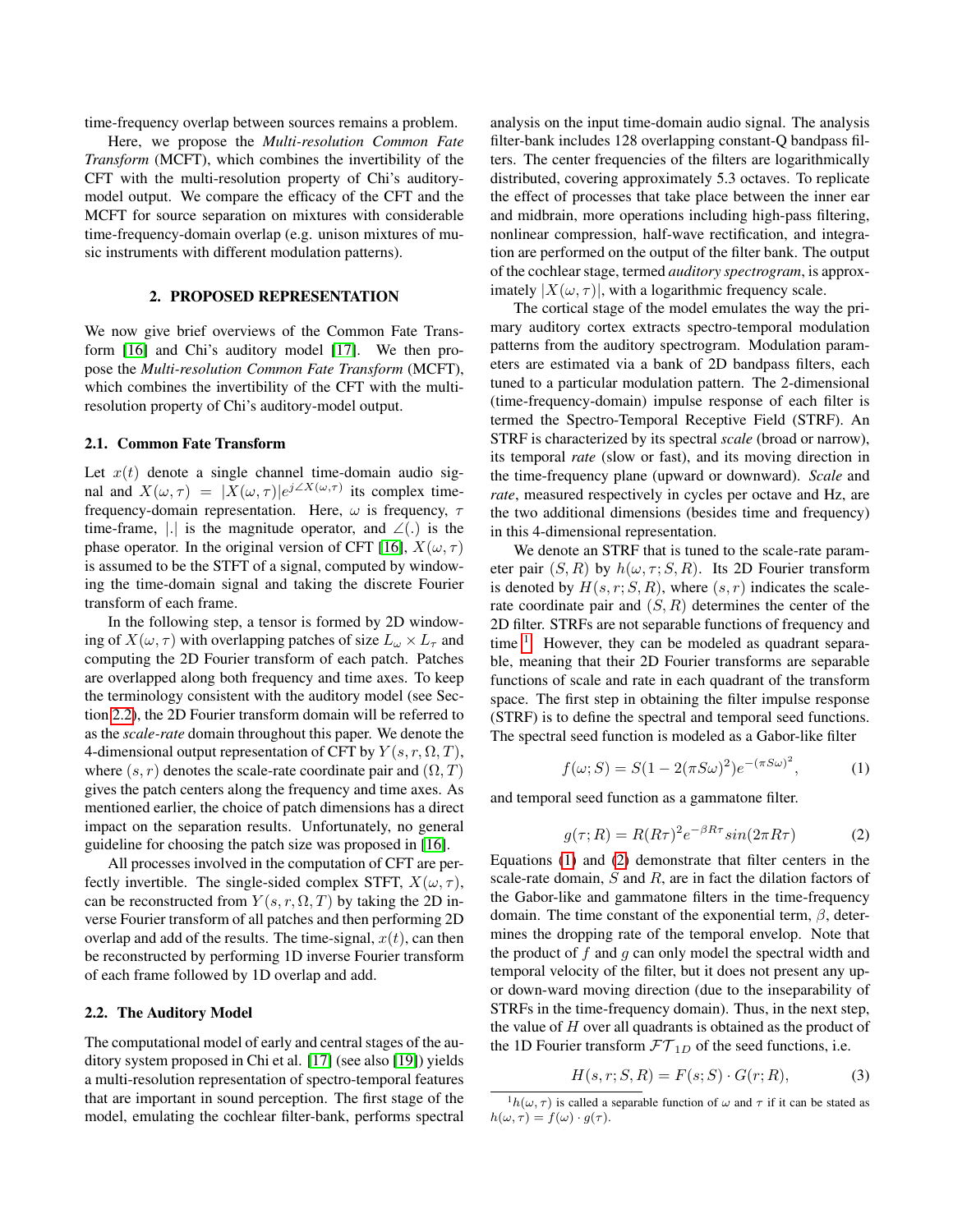where

$$
F(s;S) = \mathcal{FT}_{1D}\left\{f(\omega;S)\right\},\tag{4}
$$

$$
G(r;R) = \mathcal{FT}_{1D}\left\{g(\tau;R)\right\}.
$$
 (5)

The scale-rate-domain response of the upward moving filter, denoted by  $H^{\uparrow}(s, r; S, R)$ , is obtained by zeroing out the first and fourth quadrants:  $(s > 0, r > 0)$  and  $(s < 0, r < 0)$ . The response of the downward filter,  $H^{\psi}(s, r; S, R)$ , is obtained by zeroing out the second and third quadrants:  $(s > 0, r <$ 0) and  $(s < 0, r > 0)$ . Finally, the impulse responses are computed as

$$
h^{\Uparrow}(\omega,\tau;S,R) = \Re{\{\mathcal{IFT}_{2D}\{H^{\Uparrow}(s,r;S,R)\}\}},
$$
 (6)

$$
h^{\Downarrow}(\omega,\tau;S,R) = \Re{\{\mathcal{IFT}_{2D}\{H^{\Downarrow}(s,r;S,R)\}\}},\quad(7)
$$

where  $\Re{\{\cdot\}}$  is the real part of a complex value, and  $\Im \mathcal{I} \mathcal{F} \mathcal{T}_{2D} {\{\cdot\}}$ is the 2D inverse Fourier transform. The 4-dimensional output of the cortical stage is generated by convolving the auditory spectrogram with a bank of STRFs. Note, however, that filtering can be implemented more efficiently in the scale-rate domain. We denote this representation by  $Z(S, R, \omega, \tau)$ , where  $(S, R)$  gives the filter centers along the scale and rate axes. Figure [1](#page-2-0) shows an upward moving STRF with a scale of 1 cycle per octave, and a rate of 4 Hz.



<span id="page-2-0"></span>Fig. 1. An upward moving STRF,  $h^{\Uparrow}(\omega, \tau; S = 1, R = 4)$ . The frequency is displayed on a logarithmic scale based on a reference frequency  $f_0$ .

### 2.3. Multi-resolution Common Fate Transform

We address the invertibility issue, caused by the cochlear analysis block of the auditory model, through replacing the auditory spectrogram by a an invertible complex timefrequency representation with log-frequency resolution, the Constant-Q Transform (CQT) [\[20\]](#page-4-19). The new 4-dimensional representation, denoted by  $\hat{Z}(S, R, \omega, \tau)$ , is computed by applying the cortical filter-bank of the auditory model to the complex CQT of the audio signal. Note that the timefrequency representation can be reconstructed from  $\tilde{Z}(S, R, \omega, \tau)$ by inverse filtering as

$$
\tilde{X}(\omega,\tau) = \mathcal{IFT}_{2D} \left\{ \frac{\sum_{S,R}^{\uparrow \Downarrow} \hat{z}(s,r;S,R)H^*(s,r;S,R)}{\sum_{S,R}^{\uparrow \Downarrow} |H(s,r;S,R)|^2} \right\},\tag{8}
$$

where  $*$  denotes complex conjugate,  $\hat{z}(s, r; S, R)$  is the 2D Fourier transform of  $\tilde{Z}(\omega, \tau; S, R)$  for a particular  $(S, R)$ , and  $\sum_{S,R}^{\uparrow \Downarrow}$  means summation over the whole range of  $(S,R)$  values and all up-/down-ward filters. The next modification we make to improve the source separation performance is modulating the filter bank with the phase of the input mixture. We know that components of  $|X(\omega, \tau)|$  in the scale-rate domain are shifted according to  $\angle X(\omega, \tau)$ . Assuming linear phase relationship between harmonic components of a sound, and hence linear shift in the transform domain, we expect to achieve better separation by using modulated filters, i.e. filters with impulse responses equal to  $h(\omega, \tau; S, R)e^{j\angle X(\omega, \tau)}$ .

#### 3. EXPERIMENTS

In this section we compare the separability provided by the CFT and MCFT for mixtures of instrumental sounds playing in unison, but with different modulation patterns. For a quick comparison, an overview of the computation steps in the CFT and MCFT approaches is presented in Table [1.](#page-3-0)

## 3.1. Dataset

The main point of our experiments is to demonstrate the efficacy of the overall 4-dimensional representation in capturing amplitude/frequency modulation. We do not focus on the difference in the frequency resolution of STFT and CQT over different pitches or octaves. Thus, we restrict our dataset to a single pitch, but include a variety of instrumental sounds. This approach is modeled on the experiments in the publication where our baseline representation (the CFT) was introduced [\[16\]](#page-4-15). There, all experiments were conducted on unison mixtures of note C4. In our work, all samples except one are selected from the Philharmonia Orchestra dataset  $2$ .

This dataset had the most samples of note D4 (293.66 Hz), which is close enough to C4 to let us use the same transform parameters as in [\[16\]](#page-4-15). Samples were played by 7 different instruments (9 samples in total): contrabassoon (minor trill), bassoon (major trill), clarinet (major and minor trill), saxophone (major and minor trill), trombone (tremolo), violin (vibrato), and a piano sample recorded on a Steinway grand. All samples are 2 seconds long and are sampled at 22050 Hz. Mixtures of two sources were generated from all combinations of the 9 recordings (36 mixtures in total).

## 3.2. CFT and MCFT

To be consistent with experiments used for the baseline CFT [\[16\]](#page-4-15), the STFT window length and overlap were set to  $\simeq 23$ ms (512 samples) and 50%, respectively. The default patch size (based on [\[16\]](#page-4-15)) was set to  $L_{\omega} \simeq 172.3$  Hz (4 bins), and  $L_{\tau} \simeq 0.74$  sec (64 frames). There was 50% overlap between patches in both dimensions. We also studied the effect

<span id="page-2-1"></span><sup>2</sup><www.philharmonia.co.uk>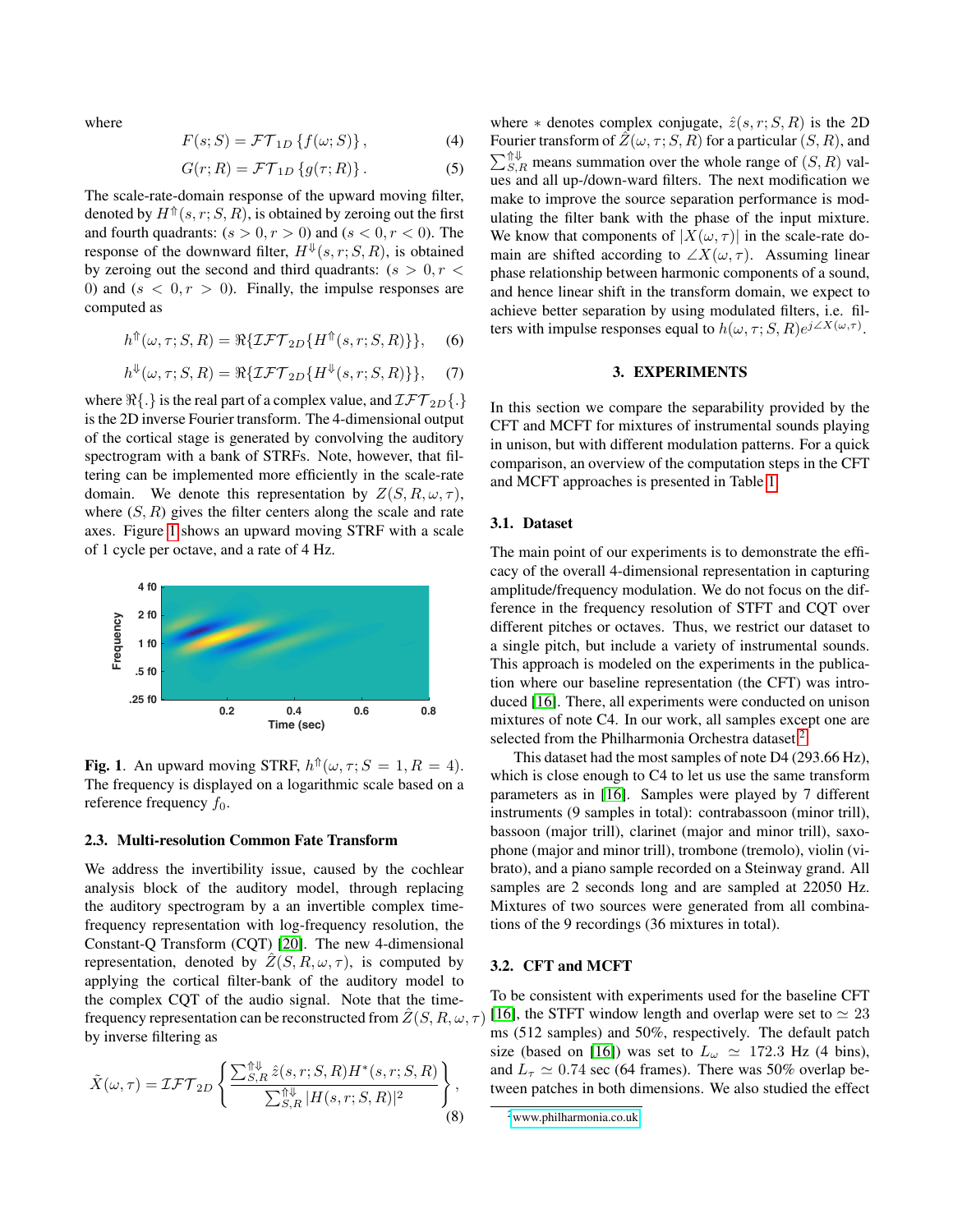| Method      | Input | <b>Computation Steps</b>                                                                                                                                         | Output            |
|-------------|-------|------------------------------------------------------------------------------------------------------------------------------------------------------------------|-------------------|
| CFT         | x(t)  | STFT $\rightarrow$ 2D-windows centered at $(\Omega, T)$ $\rightarrow$ $FT_{2D}$                                                                                  | $Y(s,r,\Omega,T)$ |
| <b>MCFT</b> |       | $\perp x(t)$   CQT $\rightarrow$ FT <sub>2D</sub> $\rightarrow$ 2D-filters centered at $(S,R)$ $\rightarrow$ IFT <sub>2D</sub>   $\overline{Z}(S,R,\omega,\tau)$ |                   |

<span id="page-3-0"></span>Table 1. An overview of the computation steps in CFT (existing) and MCFT (proposed).

of patch size on separation, using a grid of values including all combinations of  $L_{\omega} \in \{2, 4, 8\}$  and  $L_{\tau} \in \{32, 64, 128\}$ . We present the results for the default, the best, and the worst patch sizes.

We use the MATLAB toolbox in [\[20\]](#page-4-19) to compute CQTs in our representation. The CQT minimum frequency, maximum frequency, and frequency resolution are respectively  $\simeq$  65.4 Hz (note C2) and  $\simeq$  2.09 kHz (note C7), and 24 bins per octave. The spectral filter bank,  $F(s; S)$ , include a low pass filter at  $S = 2^{-3}$  (cyc/oct), 6 band-pass filters at  $S = 2^{-2}, 2^{-1}, ..., 2^3$  (cyc/oct), and a high-pass filter at  $S = 2^{3.5}$  (cyc/oct). The temporal filter bank,  $G(r;R)$ , include a low-pass filters at  $R = 2^{-3}$  Hz, 16 band-pass filters at  $R = 2^{-2.5}, 2^{-2}, 2^{-1.5}, ..., 2^{5}$  Hz, and a high-pass filter at  $R = 2^{6.25}$  Hz. Each 2D filter response,  $H(s, r; S, R)$ , obtained as the product of  $F$  and  $G$  is split into two analytic filters (see Section [2.2\)](#page-1-0). The time constant of the temporal filter,  $\beta$ , is set to 1 for the best performance. We have also provided a MATLAB implementation of the method  $3$ .



<span id="page-3-2"></span>Fig. 2. Mean SDR for 2D and 4D representations versus masking threshold. 3 out of 9 patch sizes used in CFT computation are shown:  $W_1$  (2 × 128) (best),  $W_2$  (4 × 64) (default), and  $W_3$  (8  $\times$  32) (worst).

### 3.3. Evaluation via Ideal Binary Masking

To evaluate representations based on the amount of separability they provide for audio mixtures, we construct an ideal binary mask for each source in the mixture. The ideal binary mask assigns a value of one to any point in the representation of the mixture where the ratio of the energy from the target source to the energy from all other sources exceeds a masking threshold. Applying the mask and then returning the signal to the time domain creates a separation whose quality

depends only on the separability of the mixture when using the representation in question.

We compute the ideal binary mask for each source, in each representation, for a range of threshold values (e.g. 0 dB to 30 dB). We compare separation using our proposed representation (MCFT) to three variants of the baseline representation (CFT), each with a different 2D window size applied to the STFT. We also perform masking and separation using two time-frequency representations: CQT and STFT.

Separation performance is evaluated via the BSS-Eval [\[21\]](#page-4-20) objective measures: SDR, SIR, and SAR. Mean SDR over the whole dataset is used as a measure of separability for each threshold value. Figure [2](#page-3-2) shows mean SDR values at different masking thresholds. MCFT strictly dominates all other representations at all thresholds. MFCT also shows the slowest dropping rate as a function of threshold. The values of objective measures, averaged over all samples and all thresholds are presented in Table [2,](#page-3-3) for STFT, CQT, CFT- $W_1$ (best patch size), and MCFT. CFT- $W_1$  shows an improvement of 4.8 dB in mean SDR over STFT , but its overall performance is very close to CQT. MCFT improves the mean SDR by 2.5 dB over CQT and by 2.2 dB over CFT- $W_1$ .

| Method      | <b>SDR</b>     | <b>SIR</b>     | <b>SAR</b>     |
|-------------|----------------|----------------|----------------|
| <b>STFT</b> | $5.2 \pm 4.9$  | $20.8 \pm 5.1$ | $5.7 \pm 5.2$  |
| <b>COT</b>  | $9.7 \pm 5.4$  | $23.4 \pm 5.4$ | $10.2 \pm 5.7$ |
| $CFT-W_1$   | $10.0 \pm 4.9$ | $24.4 \pm 4.7$ | $10.4 \pm 5.2$ |
| <b>MCFT</b> | $12.2 \pm 3.9$ | $24.1 \pm 5.1$ | $13.2 + 4.7$   |

<span id="page-3-3"></span>**Table 2.** BSS-Eval measures, mean  $\pm$  standard deviation over all samples and all thresholds.

### 4. CONCLUSION

We presented MCFT, a representation that explicitly represents spectro-temporal modulation patterns of audio signals, facilitating separation of signals that overlap in timefrequency. This representation is invertible back to time domain and has multi-scale, multi-rate resolution. Separation results on a dataset of unison mixtures of musical instrument sounds show that it outperforms both common timefrequency representations (CQT, STFT) and a recently proposed representation of spectro-temporal modulation (CFT). MCFT is a promising representation to use in combination with state-of-the-art source separation methods that currently use time-frequency representations.

<span id="page-3-1"></span><sup>3</sup><https://github.com/interactiveaudiolab/MCFT>